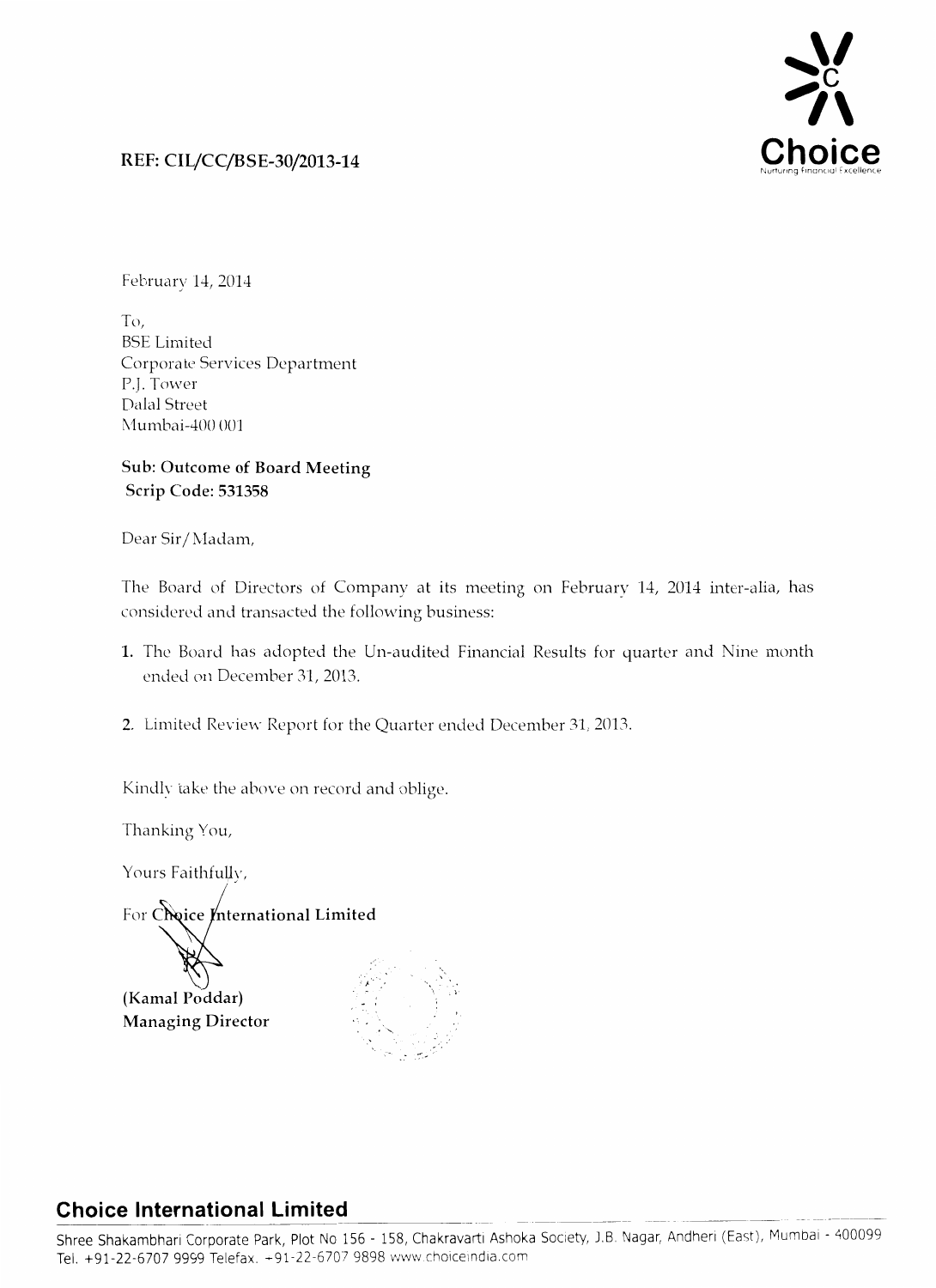

. ' '. ')

| Part I  |                                                                                                              |               |               |                |                          |                | ₹ in Lakhs     |
|---------|--------------------------------------------------------------------------------------------------------------|---------------|---------------|----------------|--------------------------|----------------|----------------|
|         | Statement of Consolidated Unaudited Financial Results for the Quarter and Nine Months Ended December 31,2013 |               |               |                |                          |                |                |
| Sr. No. | Particulars                                                                                                  |               | Quarter ended |                | <b>Nine Months Ended</b> |                | Year Ended     |
|         |                                                                                                              | Unaudited     | Unaudited     | Unaudited      | Unaudited                | Unaudited      | Audited        |
|         |                                                                                                              | 31.12.2013    | 30.09.2013    | 31.12.2012     | 31.12.2013               | 31.12.2012     | 31.03.2013     |
|         | 1 Income from Operations                                                                                     |               |               |                |                          |                |                |
|         | (a) Income from Operations / Sales                                                                           | 1765.00       | 982.81        | 983.91         | 4112.11                  | 2888.58        | 3886.23        |
|         | (b)Other Operating Income                                                                                    | 13.36         | 39.28         | 57.43          | 99.02                    | 91.44          | 168.93         |
|         | Total Income from Operations (Net)                                                                           | 1778.36       | 1022.09       | 1041.34        | 4211.13                  | 2980.02        | 4055.16        |
|         |                                                                                                              |               |               |                |                          |                |                |
|         | 2 Expenses                                                                                                   |               |               |                |                          |                |                |
|         | (a) Operational Cost / Purchase of Stock in Trade                                                            | 1064.15       | 417.96        | 345.83         | 2096.16                  | 996.99         | 1519.63        |
|         | (b) Changes in inventories of finished goods,                                                                |               |               |                |                          |                |                |
|         | work-in-progress and stock-in-trade                                                                          | (19.78)       | (75.93)       | 6.82           | (91.16)                  | 127.19         | 55.86          |
|         | (c) Personnel Expenses                                                                                       | 394.59        | 381.05        | 379.06         | 1172.20                  | 1023.70        | 1398.24        |
|         | (d) Depreciation and Amortisation Expense                                                                    | 34.61         | 31.09         | 29.04          | 97.40                    | 86.24          | 115.64         |
|         | (e) Administrative & Other Expenses                                                                          | 57.48         | 71.40         | 74.15          | 196.34                   | 148.24         | 190.61         |
|         | <b>Total Expenses</b>                                                                                        | 1531.05       | 825.57        | 834.90         | 3470.94                  | 2382.36        | 3279.98        |
|         |                                                                                                              |               |               |                |                          |                |                |
|         | 3 Profit/(Loss) from operations before other                                                                 |               |               |                |                          |                |                |
|         | income, finance costs and exceptional Items (1-                                                              |               |               |                |                          |                |                |
|         | 2)                                                                                                           | 247.31        | 196.52        | 206.44         | 740.19                   | 597.66         | 775.18         |
|         | 4 Other Income                                                                                               | 64.50         | 63.21         | 14.24          | 183.29                   | 32.60          | 98.45          |
|         | 5 Profit/(Loss) from ordinary activities before                                                              |               |               |                |                          |                |                |
|         | finance Cost and exceptional items (3+4)                                                                     |               |               |                |                          |                |                |
|         |                                                                                                              | 311.81        | 259.73        | 220.68         | 923.48                   | 630.26         | 873.63         |
|         | 6 Finance Costs                                                                                              | 198.43        | 159.80        | 67.57          | 510.36                   | 178.28         | 313.22         |
|         | 7 Profit/(Loss) from ordinary activities after                                                               |               |               |                |                          |                |                |
|         | finance Cost but before exceptional Items (5-6)                                                              |               |               |                |                          |                |                |
|         |                                                                                                              | 113.38        | 99.93         | 153.11         | 413.12                   | 451.98         | 560.41         |
|         | 8 Exceptional Items                                                                                          | 0.00          | 0.00          | 0.00           | 0.00                     | 0.00           | 0.00           |
|         | Profit/(loss) from Ordinary Activities before Tax                                                            |               |               |                |                          |                |                |
|         | $9(7-8)$                                                                                                     | 113.38        | 99.93         | 153.11         | 413.12                   | 451.98         | 560.41         |
|         | 10 Tax Expenses                                                                                              | 37.33         | 50.69         | 43.07          | 145.43                   | 128.56         | 194.74         |
|         | Net Profit/(Loss) from Ordinary Activities after                                                             |               |               |                |                          |                |                |
|         | $11$   Tax (9-10)                                                                                            | 76.05         | 49.24         | 110.04         | 267.69<br>0.00           | 323.42<br>0.00 | 365.67<br>0.00 |
|         | 12 Extra-Ordinary Items (net of Tax expense)                                                                 | 0.00<br>76.05 | 0.00<br>49.24 | 0.00<br>110.04 | 267.69                   | 323.42         | 365.67         |
|         | 13 Net Profit/(Loss) for the period (11-12)<br>14 Share of profit /(loss) of associates                      | 0.00          | 0.00          | 0.00           | 0.00                     | 0.00           | 0.00           |
|         | 15 Minority Interest                                                                                         | 0.00          | 0.00          | 0.00           | 0.00                     | 0.00           | 0.00           |
|         | Net Profit after taxes, minority interest and                                                                |               |               |                |                          |                |                |
|         | 16 share of profit of associates                                                                             | 76.05         | 49.24         | 110.04         | 267.69                   | 323.42         | 365.67         |
|         | Paid Up Equity Share Capital (Face Value Rs 10/-                                                             |               |               |                |                          |                |                |
| 17)     |                                                                                                              | 1000.48       | 1000.48       | 1000.48        | 1000.48                  | 750.48         | 1000.48        |
| 18      |                                                                                                              |               |               |                |                          |                |                |
|         | Reserves excluding Revaluation Reserve as per                                                                |               |               |                |                          |                |                |
|         | Balance Sheet of Previous Accounting Year                                                                    |               |               |                |                          |                | 4349.93        |
|         | 19(i) Earnings per Share(EPS) (before Extra                                                                  |               |               |                |                          |                |                |
|         | Ordinary items) (of Rs 10/- each)(not                                                                        |               |               |                |                          |                |                |
|         | annualised)                                                                                                  |               |               |                |                          |                |                |
|         | (a) Basic                                                                                                    | 0.76          | 0.49          | 1.10           | 2.68                     | 2.84           | 4.31           |
|         | (b) Diluted                                                                                                  | 0.76          | 0.49          | 1.10           | 2.68                     | 2.42           | 4.31           |
|         | 19(ii) Earnings per Share(EPS) (after Extra                                                                  |               |               |                |                          |                |                |
|         | Ordinary items) (of Rs 10/- each) (not                                                                       |               |               |                |                          |                |                |
|         | annualised)                                                                                                  |               |               |                |                          |                |                |
|         | (a) Basic                                                                                                    | 0.76          | 0.49          | 1.10           | 2.68                     | 2.84           | 4.31           |
|         | (b) Diluted                                                                                                  | 0.76          | 0.49          | 1.10           | 2.68                     | 2.42           | 4.31           |

# **Choice International Limited**

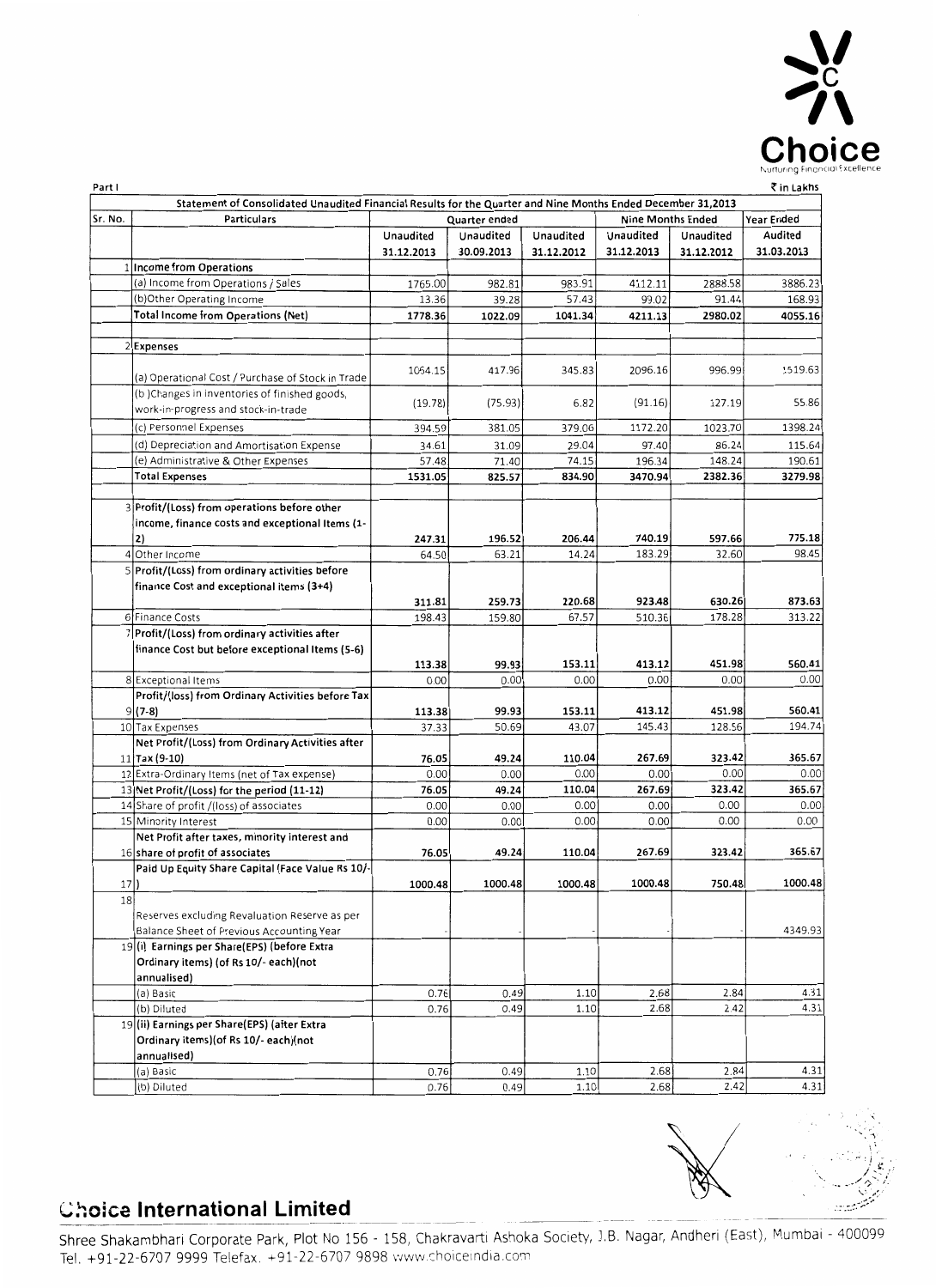**Part II** 

|            | Select Information for the Quarter and Nine months ended Decemeber 31, 2013 |                  |                  |            |                          |                   |            |  |  |
|------------|-----------------------------------------------------------------------------|------------------|------------------|------------|--------------------------|-------------------|------------|--|--|
| Sr.<br>No. | <b>Particulars</b>                                                          |                  | Quarter ended    |            | <b>Nine Months Ended</b> | <b>Year Ended</b> |            |  |  |
|            |                                                                             | <b>Unaudited</b> | <b>Unaudited</b> | Unaudited  | Unaudited                | <b>Unaudited</b>  | Audited    |  |  |
|            |                                                                             | 31.12.2013       | 30.09.2013       | 31.12.2012 | 31.12.2013               | 31.12.2012        | 31.03.2013 |  |  |
|            | 1 Public Shareholding:                                                      |                  |                  |            |                          |                   |            |  |  |
|            | Number of Shares                                                            | 6318273          | 6318273          | 6318273    | 6318273                  | 6318273           | 6318273    |  |  |
|            | Percentage of Shareholding                                                  | 63.15%           | 63.15%           | 63.15%     | 63.15%                   | 63.15%            | 63.15%     |  |  |
|            | <b>Promoter and Promoter Group</b>                                          |                  |                  |            |                          |                   |            |  |  |
|            | 2 Shareholding                                                              |                  |                  |            |                          |                   |            |  |  |
|            | a) Pledged/Encumbered                                                       |                  |                  |            |                          |                   |            |  |  |
|            | Number of Shares                                                            | 750000           | 750000           | 750000     | 750000                   | 750000            | 750000     |  |  |
|            | Percentage of Shares (as a % of the total                                   |                  |                  |            |                          |                   |            |  |  |
|            | shareholding of promoters and<br>promoter                                   |                  |                  |            |                          |                   |            |  |  |
|            | group)                                                                      | 20.34%           | 20.34%           | 20.34%     | 20.34%                   | 20.34%            | 20.34%     |  |  |
|            | Percentage of Shares (as a % of the total                                   |                  |                  |            |                          |                   |            |  |  |
|            | share capital of the company)                                               | 7.50%            | 7.50%            | 7.50%      | 7.50%                    | 7.50%             | 7.50%      |  |  |
|            | b)Non-Encumbered                                                            |                  |                  |            |                          |                   |            |  |  |
|            | Number of Shares                                                            | 2936527          | 2936527          | 2936527    | 2936527                  | 2936527           | 2936527    |  |  |
|            | Percentage of Shares (as a % of the total                                   |                  |                  |            |                          |                   |            |  |  |
|            | shareholding of promoters and promoter                                      |                  |                  |            |                          |                   |            |  |  |
|            | group)                                                                      | 79.66%           | 79.66%           | 79.66%     | 79.66%                   | 79.66%            | 79.66%     |  |  |
|            | Percentage of Shares (as a % of the total                                   |                  |                  |            |                          |                   |            |  |  |
|            | share capital of the company)                                               | 29.35%           | 29.35%           | 29.35%     | 29.35%                   | 29.35%            | 29.35%     |  |  |

| В | <b>Particulars of Investor Complaints</b> | Quarter<br>ended<br>December<br>31, 2013 |
|---|-------------------------------------------|------------------------------------------|
|   | Pending at the beginning of the quarter   | NIL                                      |
|   | Received during the quarter               | NIL                                      |
|   | Disposed of during the quarter            | <b>NIL</b>                               |
|   | Remaining unresolved at the end of the    |                                          |
|   | quarter                                   | NIL                                      |

#### **Notes:**

1. The aforesaid standalone financial results were reviewed by the Audit Committee of the Board and subsequently approved by the Board of Directors of the Company at its meeting held on February 14, 2014. The financial results for the quarter and nine months ended December 31,2013 have been reviewed by the Statutory Auditors of the Company.

2. Based on the guiding principles stated in accounting standard 17 "Segment Reporting", the management does not recognise any distinguishable component of the company.

3. The effect of deferred tax liability and provision of retirement benefits shall be considered at the end of the accounting year.

4.The figures for the previous year/period have been regrouped and rearranged wherever deemed necessary

5.The results will be available on the Company's website "www.choiceindia.com"

**Place: Mumbai Date: February 14, 2014** Managing Director

For **Choice** International Limited (Kama Poddar)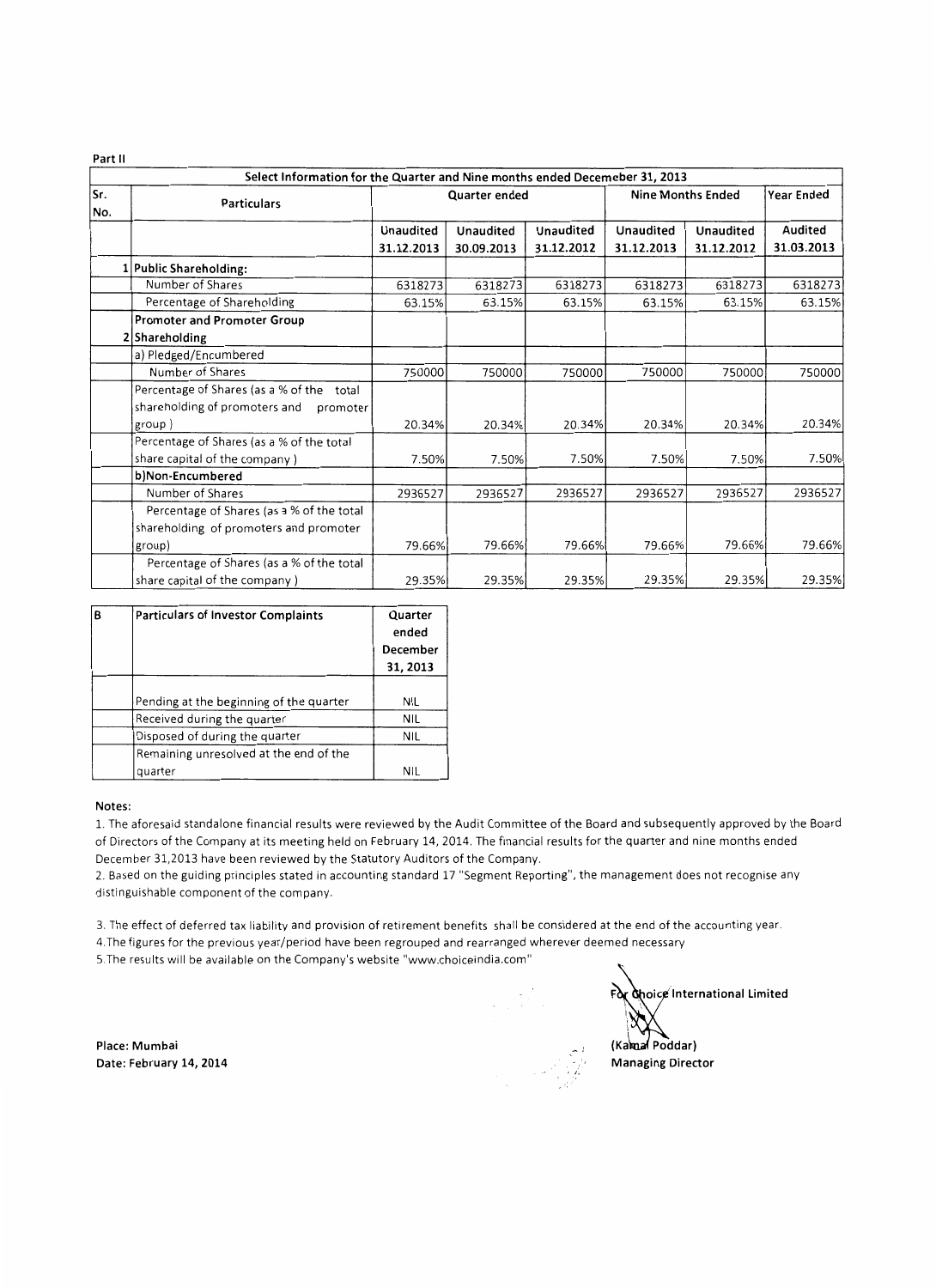

### **Unaudited Consolidated Segment wise Revenue, Results and Capital Employed for the Quarter and Nine Months Ended December 31, 2013**

|        |                                                |            |                      |            |                          |            | て in Lakhs |
|--------|------------------------------------------------|------------|----------------------|------------|--------------------------|------------|------------|
| Sr. No | Particulars                                    |            | <b>Quarter Ended</b> |            | <b>Nine Months Ended</b> |            | Year Ended |
|        |                                                | Unaudited  | Unaudited            | Unaudited  | Unaudited                | Unaudited  | Audited    |
|        |                                                | 31.12.2013 | 30.09.2013           | 31.12.2012 | 31.12.2013               | 31.12.2012 | 31.03.2013 |
|        | 1 Segment Revenue                              |            |                      |            |                          |            |            |
|        | a. NBFC Operations                             | 688.88     | 252.11               | 164.18     | 1120.98                  | 620.33     | 803.37     |
|        | b. Broking Services                            | 439.31     | 442.15               | 391.87     | 1303.78                  | 1036.53    | 1447.18    |
|        | c. Investment Banking Services                 | 383.62     | 161.42               | 202.64     | 1084.35                  | 599.14     | 888.62     |
| d.     | Outsourcing Services                           | 303.31     | 305.53               | 318.70     | 914.39                   | 838.31     | 1142.31    |
|        | Total                                          | 1815.12    | 1161.21              | 1077.39    | 4423.50                  | 3.094.31   | 4281.48    |
|        | Less : Inter Segment Revenue                   | 36.76      | 139.12               | 36.05      | 212.37                   | 114.29     | 226.33     |
|        | Net Income from Operations                     | 1778.36    | 1022.09              | 1041.34    | 4211.13                  | 2,980.02   | 4055.15    |
|        | 2 Segment Results Profit/(Loss) before tax and |            |                      |            |                          |            |            |
|        | interest from each segment                     |            |                      |            |                          |            |            |
|        | a. NBFC Operations                             | 129.96     | 117.37               | 157.20     | 389.49                   | 340.34     | 406.36     |
|        | b. Broking Services                            | 64.11      | 74.87                | 56.32      | 218.07                   | 168.90     | 225.43     |
|        | c. Investment Banking Services                 | 40.54      | 18.17                | 49.02      | 132.19                   | 190.14     | 258.82     |
|        | d. Outsourcing Services                        | 27.25      | 28.39                | 33.53      | 95.57                    | 98.11      | 137.29     |
|        | Total                                          | 261.86     | 238.80               | 296.07     | 835.32                   | 797.49     | 1027.90    |
|        | Less : Finance Cost                            | 91.51      | 80.84                | 67.57      | 246.99                   | 148.91     | 208.05     |
|        | Other Unallocable Expenditure Net Off          | 58.16      | 59.30                | 76.65      | 178.79                   | 201.00     | 266.19     |
|        | Add: Unallocable Income                        | 1.19       | 1.27                 | 1.26       | 3.58                     | 4.40       | 6.75       |
|        | Total Profit/(Loss) before Tax                 | 113.38     | 99.93                | 153.11     | 413.12                   | 451.98     | 560.41     |
|        | 3 Capital Employed (Segment assets - Segment   |            |                      |            |                          |            |            |
|        | liabilities)                                   |            |                      |            |                          |            |            |

**Notes:** 

1. The aforesaid consolidated financial results were reviewed by the Audit Committee of the Board and subsequently approved by the Board of Directors of the Company at its meeting held on February 14. 2014. The financial results for the quarter and nine months ended December 31,2013 have been reviewed by the Statutory Auditors of the Company.

2. The above consolidated results includes the results of : Choice International Limited and its subsidiaries namely: Choice Capital Advisors Private Lim1ted,Choice Insurance Brokers Private Limited,Choice Equity Braking Private Limited, Choice Wealth Management Private Limited, Cho1ce Merchandise Braking Private Limited, Choice Business Services Private Limited and Choice Corporate Services Private Limited, and have been extracted from consolidated financial statements prepared in accordance with the principles as set out in the Accounting Standard -21.

3. Choice International and its subsidiaries operations predominantly relates to four business segments i.e. NBFC operations, braking services, investment banking, outsourcing services. Business segments have been identified as seperable primary segment in accordance with Accounting Standard 17 " Segment Reporting" as prescribed under Companies (Accounting Standards)Rules,2006, taking into account the organisational and internal reporting structure as well as evaluation of risks and returns of these segments. The balance is shown as unallocated items.

4. Fixed Assets used in Company's Business or Liabilities have not been identified to any reportable segment, as the fixed assets are used mterchangeably between segments. It is not possible to furnish segment disclosure relating to total assets and liabilities. 5 Unaudited financial results of Choice International Limited (Standalone) are as follows·

|                          |            | Quarter Ended |            | <b>Nine Months Ended</b> | Year Ended |            |
|--------------------------|------------|---------------|------------|--------------------------|------------|------------|
| <b>Particulars</b>       | 31.12.2013 | 30.09.2013    | 31.12.2012 | 31.12.2013               | 31.12.2012 | 31.03.2013 |
| Revenue                  | 688.88     | 252.52        | 164.18     | 1120.98                  | 620.33     | 806.62     |
| <b>Profit Before Tax</b> | 16.52      | 116.25        | 35.74      | 174.89                   | 94.05      | 148.67     |
| Profit After Tax         | 9.13       | 92.30         | 28.71      | 134.87                   | 75.36      | 111.85     |

6.The company has opted to publish the consolidated financial results, pursuant to option made available as per clause 41 of the Listing Agreement.The standalone financial results of the Parent Company for the quarter and nine months ended December 31, 2013 are available on the Company's website viz. www.choiceindia.com

7. The effect of deferred tax liability and provision of retirement benefits shall be considered at the end of the accounting year.

8. Figures of the previous year/period have been regrouped /reclassified wherever deemed necessary.

**Place: Mumbai Date: February 14, 2014** 

International Limited For Chon (Kamal Poddar) **Managing Director** 

## **Choice International Limited**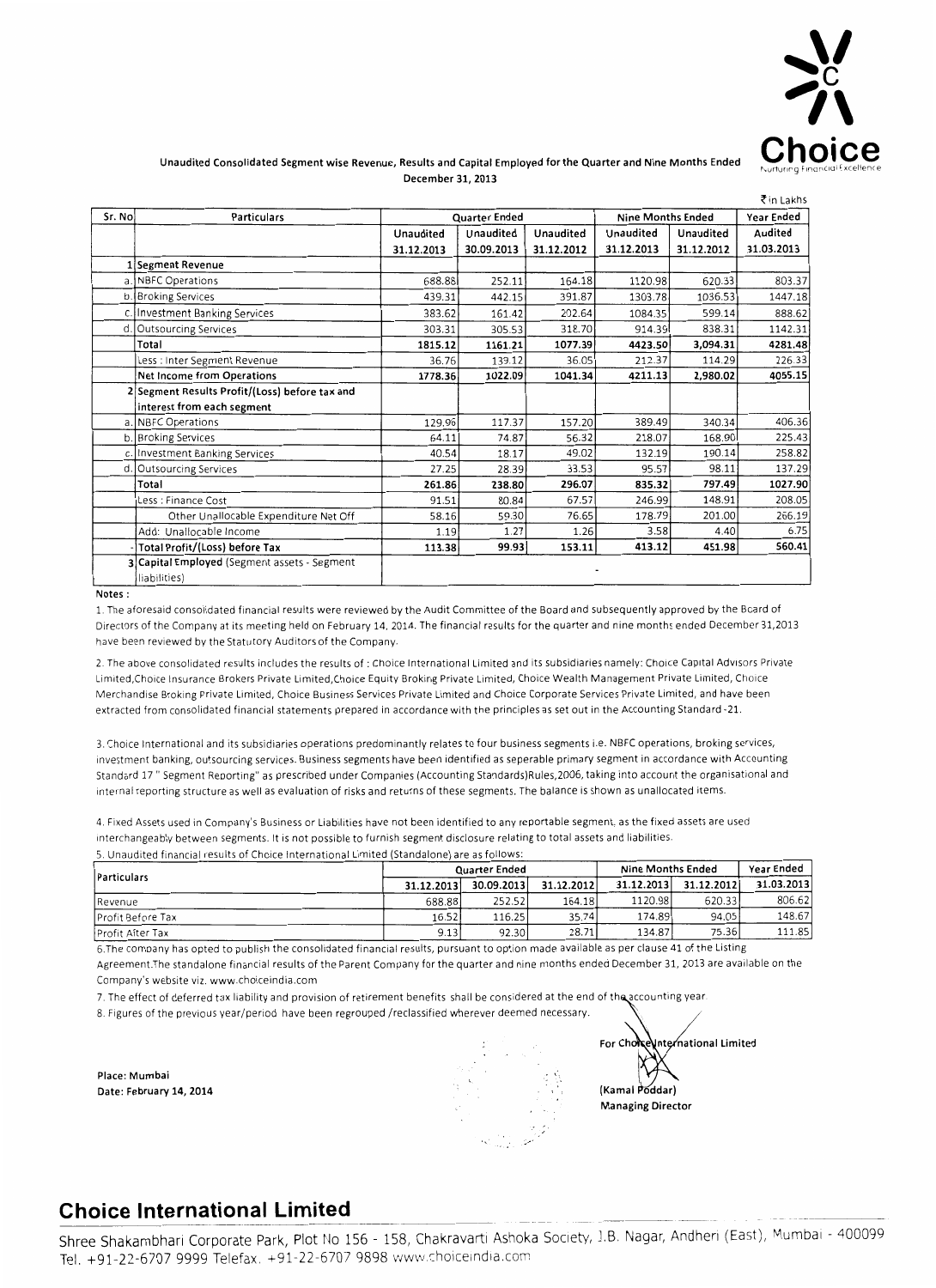

GUPTA SHYAM & Co CA. Shyamsunder Gupta<br>Chartered Accountants (B Com(Hon.), FCA, DISA  $\{B$  Com(Hon.), FCA, DISA (ICAI } 11, Sukhsagar, Akurli X Rd no1,Kandivali (E), Mumbai-101. E-mail: kapildhara@mtnl.net.in Phone/Telefax: 2887 0869. Ref: SSG/ REPO/ Q3 / 2013-14

-----------------·-----·-- . -------------·--·--··

Date: 14·02-2014

### LIMITED REVIEW REPORT

To, The Board of Directors Choice International Limited Shree Shakambhari Corporate Park Plot No 156,157 & 158. Chakravarti Ashok Society J. B. Nagar, Off Sahar Road, Andheri (East), Mumbai- 400099

Dear Sir,

We have reviewed the accompanying statement of unaudited consolidated financial results of Choice International Limited for the quarter ended on December 31. 2013\_except for the disclosures regarding 'Public Shareholding' and 'Promoter and Promoter Group Shareholding' which have been traced from disclosures made by the management and have not been audited by us.. This statement is the responsibility of the Company's Management and has been approved by Board of Directors I Committee of Board of Directors Our responsibility is to issue a report on these financial statements based on our review.

We conducted our review in accordance with the Standard in Review Management (SRE) 2400 engagements to Review Financial Statements issued by Institute of Chartered Accountants of India. This standard requires that we plan & perform the review to obtain moderate assurance as to whether the financial statements are free of material misstatement. A Review is limited primanly to inquiries of company personnel and analytical procedures applied to financial data and thus provide less assurance than an audit. We have not petiormed audit and accordingly, we do not express an audit opinion.

Further We did not reviewed the Statement of unaudited financial results of six subsidiaries whose unaudited quarterly financial statements reflect the total assets of Rs.132,00.48.159 /revenue of Rs.11,89,58,993  $\ell$ - and the net profit of Rs.1,02,17,083  $\ell$ - for the quarter ended on December, 31, 2013. The financial information of these subsidiaries have been audited by other auditor whose reports have been furnished to us by the management, and our opinion on the quarterly financial results is based solely on the report of the other auditor.

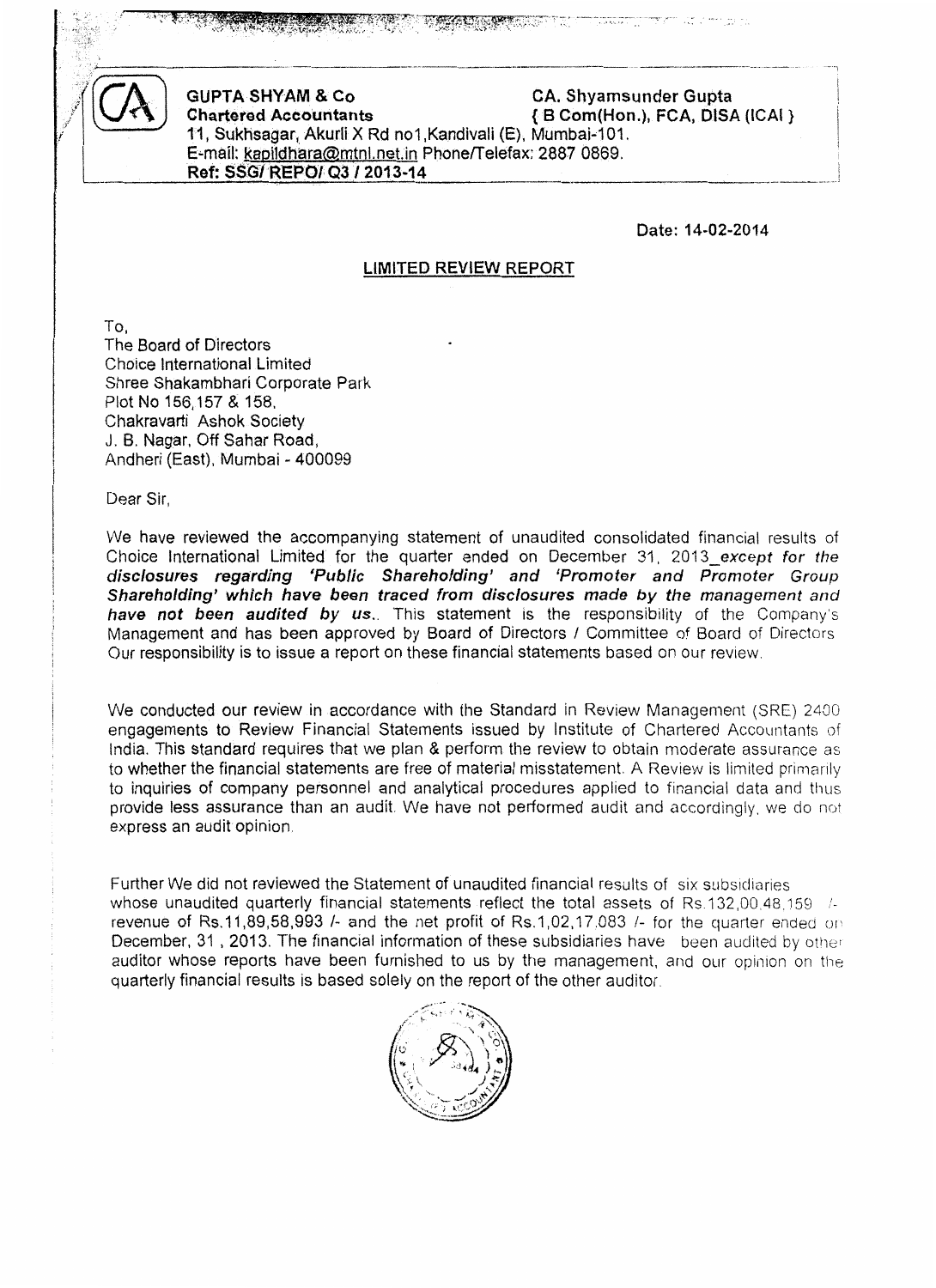Based of curreview conducted as above, nothing has come to our notice that causes us to believe that the accompanying statement of unaudited consolidated financial results prepared in according the accounting standards and misstatement

For Gupta Shyam & Co. **Chartered Accountants** FRN:103450W

戶

**CA Shyamsunder Gupta** Proprietor Membership No.038484

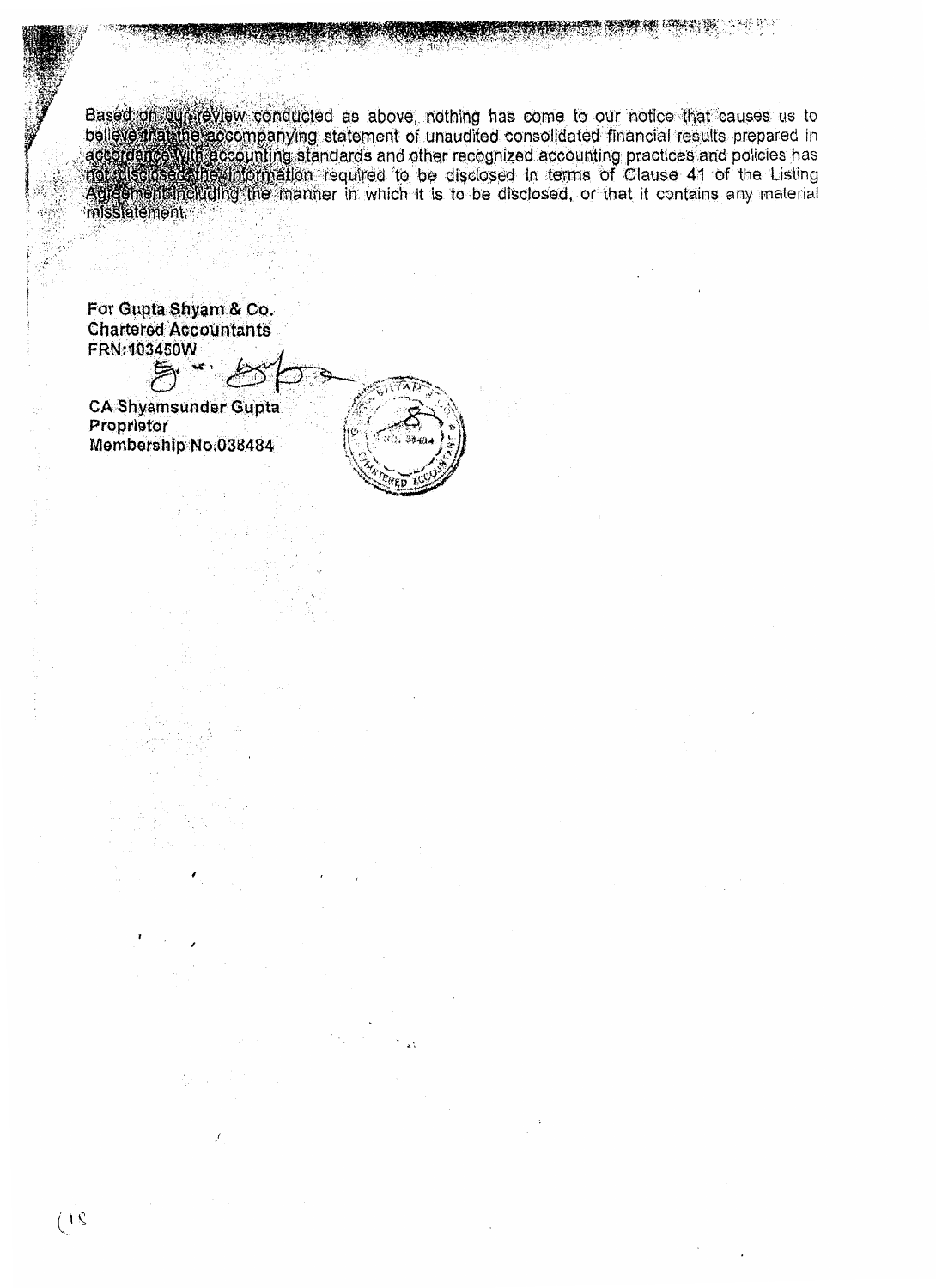

,, '

 $\tilde{\mathcal{L}}_1$ 

|            |                                                              | Statement of Standalone Unaudited Financial Results for the Quarter and Nine Months Ended December 31,2013 |                      |                |                          |                |                 |  |  |
|------------|--------------------------------------------------------------|------------------------------------------------------------------------------------------------------------|----------------------|----------------|--------------------------|----------------|-----------------|--|--|
| Sr.<br>No. | <b>Particulars</b>                                           |                                                                                                            | <b>Quarter Ended</b> |                | <b>Nine Months Ended</b> | Year Ended     |                 |  |  |
|            |                                                              | Unaudited                                                                                                  | Unaudited            | Unaudited      | Unaudited                | Unaudited      | Audited         |  |  |
|            |                                                              | 31.12.2013                                                                                                 | 30.09.2013           | 31.12.2012     | 31.12.2013               | 31.12.2012     | 31.03.2013      |  |  |
|            | 1 Income from Operations                                     |                                                                                                            |                      |                |                          |                |                 |  |  |
|            | (a) Income from Operations/Sales                             | 688.88                                                                                                     | 252.11               | 164.18         | 1120.98                  | 620.33         | 803.37          |  |  |
|            | (b)Other Operating Income                                    | 0.00                                                                                                       | 0.00                 | 0.00           | 0.00                     | 0.00           | 0.00            |  |  |
|            | <b>Total Income from Operations (Net)</b>                    | 688.88                                                                                                     | 252.11               | 164.18         | 1120.98                  | 620.33         | 803.37          |  |  |
|            | 2 Expenses                                                   |                                                                                                            |                      |                |                          |                |                 |  |  |
|            | (a) Operational Cost / Purchase of Stock in                  |                                                                                                            |                      |                |                          |                |                 |  |  |
|            | Trade                                                        | 522.68                                                                                                     | 0.26                 | 0.15           | 523.43                   | 51.08          | 51.48           |  |  |
|            | (b) Changes in inventories of finished                       |                                                                                                            |                      |                |                          |                |                 |  |  |
|            | goods, work-in-progress and stock-in-trade                   | 0.45                                                                                                       | (4.12)               | 6.81           | (1.84)                   | 127.18         | 132.36          |  |  |
|            | (c) Personnel Expenses                                       | 17.31                                                                                                      | 16.30                | 17.55          | 50.44                    | 53.13          | 67.79           |  |  |
|            |                                                              |                                                                                                            |                      |                |                          |                |                 |  |  |
|            | (d) Depreciation and Amortisation Expense                    | 22.66<br>18.14                                                                                             | 21.52<br>21.47       | 22.39<br>36.71 | 67.72<br>60.54           | 66.91<br>80.94 | 88.96<br>109.31 |  |  |
|            | (e) Administrative & Other Expenses<br><b>Total Expenses</b> | 581.24                                                                                                     | 55.43                | 83.61          | 700.29                   | 379.24         | 449.90          |  |  |
|            | 3 Profit/(Loss) from operations before other                 |                                                                                                            |                      |                |                          |                |                 |  |  |
|            | income, finance costs and exceptional                        |                                                                                                            |                      |                |                          |                |                 |  |  |
|            | Items (1-2)                                                  | 107.64                                                                                                     | 196.68               | 80.57          | 420.69                   | 241.09         | 353.47          |  |  |
|            | 4 Other Income                                               | 0.39                                                                                                       | 0.41                 | 0.39           | 1.19                     | 1.87           | 3.25            |  |  |
|            | 5 Profit/(Loss) from ordinary activities                     |                                                                                                            |                      |                |                          |                |                 |  |  |
|            | before finance Cost and exceptional items                    | 108.03                                                                                                     | 197.09               | 80.96          | 421.88                   | 242.96         | 356.72          |  |  |
|            | 6 Finance Costs                                              | 91.51                                                                                                      | 80.84                | 45.22          | 246.99                   | 148.91         | 208.05          |  |  |
|            | 7 Profit/(Loss) from ordinary activities after               |                                                                                                            |                      |                |                          |                |                 |  |  |
|            | finance Cost but before exceptional Items                    | 16.52                                                                                                      | 116.25               | 35.74          | 174.89                   | 94.05          | 148.67          |  |  |
|            | 8 Exceptional Items                                          | 0.00                                                                                                       | 0.00                 | 0.00           | 0.00                     | 0.00           | 0.00            |  |  |
|            | Profit/(loss) from Ordinary Activities                       |                                                                                                            |                      |                |                          |                |                 |  |  |
|            | $9$ before Tax (7-8)                                         | 16.52                                                                                                      | 116.25               | 35.74          | 174.89                   | 94.05          | 148.67          |  |  |
|            | 10 Tax Expenses                                              | 7.39                                                                                                       | 23.95                | 7.03           | 40.02                    | 18.69          | 36.82           |  |  |
|            | Net Profit/(Loss) from Ordinary Activities                   |                                                                                                            |                      |                |                          |                |                 |  |  |
|            | 11 after Tax (9-10)                                          | 9.13                                                                                                       | 92.30                | 28.71          | 134.87                   | 75.36          | 111.85          |  |  |
|            | 12 Extra-Ordinary Items                                      | 0.00                                                                                                       | 0.00                 | 0.00           | 0.00                     | 0.00           | 0.00            |  |  |
|            | 13 Net Profit/(Loss) for the period (11-12)                  | 9.13                                                                                                       | 92.30                | 28.71          | 134.87                   | 75.36          | 111.85          |  |  |
|            | Paid Up Equity Share Capital (Face Value                     |                                                                                                            |                      |                |                          |                |                 |  |  |
|            | 14 Rs 10/-)                                                  | 1000.48                                                                                                    | 1000.48              | 1000.48        | 1000.48                  | 750.48         | 1000.48         |  |  |
|            | 15 Reserves excluding Revaluation Reserve as                 |                                                                                                            |                      |                |                          |                |                 |  |  |
|            | per Balance Sheet of Previous Accounting                     |                                                                                                            |                      |                |                          |                |                 |  |  |
|            | Year                                                         |                                                                                                            |                      |                |                          |                | 3911.39         |  |  |
|            | Earnings per Share(EPS) (before Extra                        |                                                                                                            |                      |                |                          |                |                 |  |  |
|            | Ordinary items) (of Rs 10/- each) (not                       |                                                                                                            |                      |                |                          |                |                 |  |  |
|            | 16 (i) annualised)                                           |                                                                                                            |                      |                |                          |                |                 |  |  |
|            | (a) Basic                                                    | 0.09                                                                                                       | 0.92                 | 0.29           | 1.35                     | 0.62           | 1.32            |  |  |
|            | (b) Diluted                                                  | 0.09                                                                                                       | 0.92                 | 0.29           | 1.35                     | 0.53           | 1.32            |  |  |
|            | Earnings per Share(EPS) (after Extra                         |                                                                                                            |                      |                |                          |                |                 |  |  |
|            | Ordinary items) (of Rs 10/- each) (not                       |                                                                                                            |                      |                |                          |                |                 |  |  |
|            | 16(ii) annualised)                                           |                                                                                                            |                      |                |                          |                |                 |  |  |
|            | (a) Basic                                                    | 0.09                                                                                                       | 0.92                 | 0.29           | 1.35                     | 0.62           | 1.32            |  |  |
|            |                                                              |                                                                                                            |                      |                |                          |                |                 |  |  |
|            | (b) Diluted                                                  | 0.09                                                                                                       | 0.92                 | 0.29           | 1.35                     | 0.53           | 1.32            |  |  |
|            |                                                              |                                                                                                            |                      |                |                          |                |                 |  |  |

# **Choice International Limited**

Shree Shakambhari Corporate Park, Plot No 156 - 158, Chakravarti Ashoka Society, J.B. Nagy C Andheri (East), Mumbat - 400099 Tel. +91-22-6707 9999 Telefax. +91-22-6707 9898 www.choiceindia.com  $\sqrt{2}$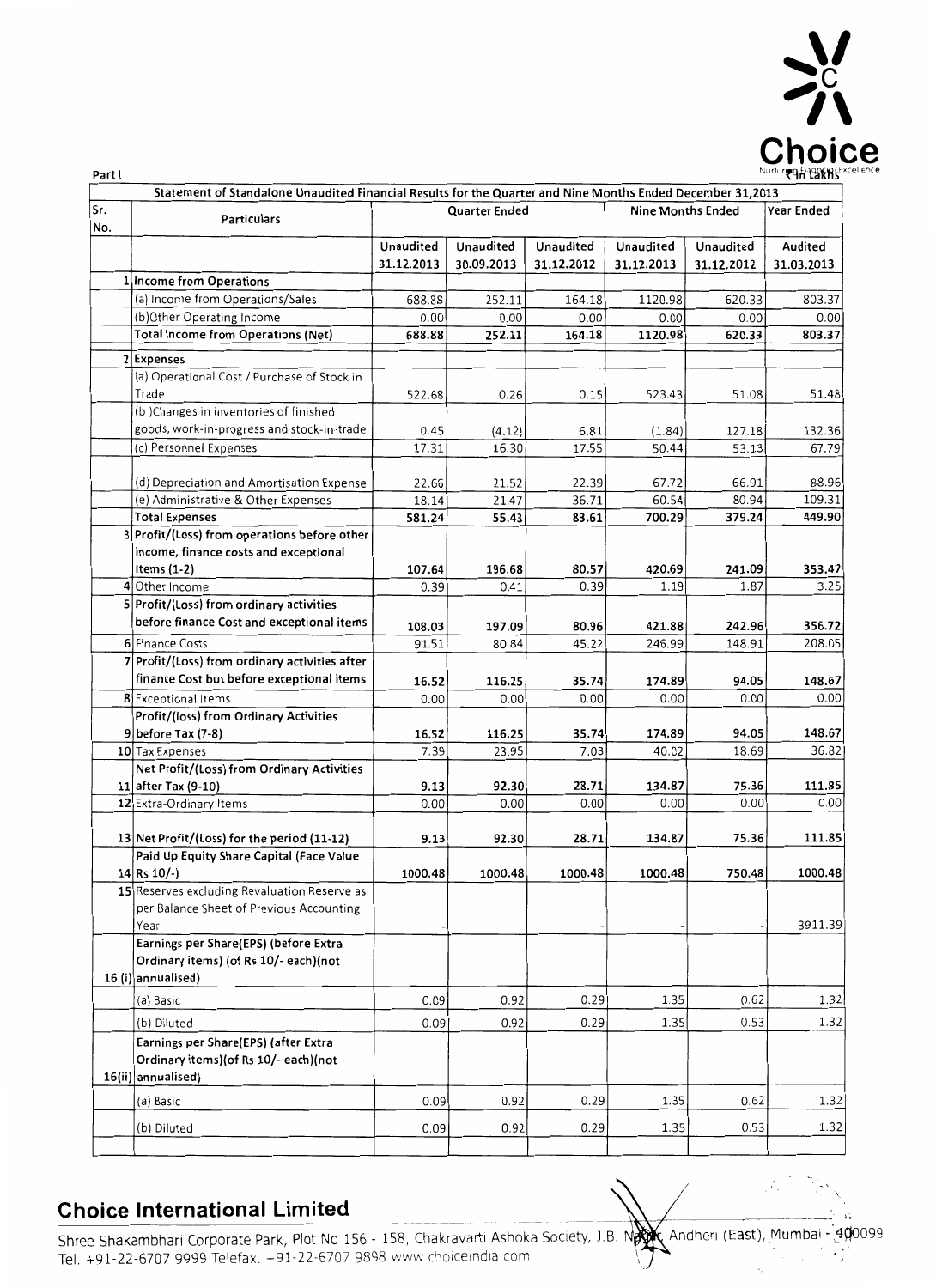| Part II |                                                                             |            |               |            |            |                          |            |  |  |  |
|---------|-----------------------------------------------------------------------------|------------|---------------|------------|------------|--------------------------|------------|--|--|--|
|         | Select Information for the Quarter and Nine months ended Decemeber 31, 2013 |            |               |            |            |                          |            |  |  |  |
| Sr. No. | <b>Particulars</b>                                                          |            | Quarter ended |            |            | <b>Nine Months Ended</b> |            |  |  |  |
|         |                                                                             | Unaudited  | Unaudited     | Unaudited  | Unaudited  | <b>Unaudited</b>         | Audited    |  |  |  |
|         |                                                                             | 31.12.2013 | 30.09.2013    | 31.12.2012 | 31.12.2013 | 31.12.2012               | 31.03.2013 |  |  |  |
|         | 1 Public Shareholding:                                                      |            |               |            |            |                          |            |  |  |  |
|         | Number of Shares                                                            | 6318273    | 6318273       | 6318273    | 6318273    | 6318273                  | 6318273    |  |  |  |
|         | Percentage of Shareholding                                                  | 63.15%     | 63.15%        | 63.15%     | 63.15%     | 63.15%                   | 63.15%     |  |  |  |
|         | 2 Promoter and Promoter Group Shareholding                                  |            |               |            |            |                          |            |  |  |  |
|         | a) Pledged/Encumbered                                                       |            |               |            |            |                          |            |  |  |  |
|         | Number of Shares                                                            | 750000     | 750000        | 750000     | 750000     | 750000                   | 750000     |  |  |  |
|         | Percentage of Shares (as a % of the total                                   |            |               |            |            |                          |            |  |  |  |
|         | shareholding of promoters and promoter                                      |            |               |            |            |                          |            |  |  |  |
|         | group)                                                                      | 20.34%     | 20.34%        | 20.34%     | 20.34%     | 20.34%                   | 20.34%     |  |  |  |
|         | Percentage of Shares (as a % of the total                                   |            |               |            |            |                          |            |  |  |  |
|         | share capital of the company )                                              | 7.50%      | 7.50%         | 7.50%      | 7.50%      | 7.50%                    | 7.50%      |  |  |  |
|         | b) Non-Encumbered                                                           |            |               |            |            |                          |            |  |  |  |
|         | Number of Shares                                                            | 2936527    | 2936527       | 2936527    | 2936527    | 2936527                  | 2936527    |  |  |  |
|         | Percentage of Shares (as a % of the total                                   |            |               |            |            |                          |            |  |  |  |
|         | shareholding of promoters and promoter                                      |            |               |            |            |                          |            |  |  |  |
|         | group)                                                                      | 79.66%     | 79.66%        | 79.66%     | 79.66%     | 79.66%                   | 79.66%     |  |  |  |
|         | Percentage of Shares (as a % of the total share)                            |            |               |            |            |                          |            |  |  |  |
|         | capital of the company)                                                     | 29.35%     | 29.35%        | 29.35%     | 29.35%     | 29.35%                   | 29.35%     |  |  |  |

| B | <b>Particulars of Investor Complaints</b>      | Quarter ended<br>December 31,<br>2013 |
|---|------------------------------------------------|---------------------------------------|
|   | Pending at the beginning of the quarter        | <b>NIL</b>                            |
|   | Received during the quarter                    | NIL                                   |
|   | Disposed of during the quarter                 | <b>NIL</b>                            |
|   | Remaining unresolved at the end of the quarter | NIL.                                  |
|   |                                                |                                       |